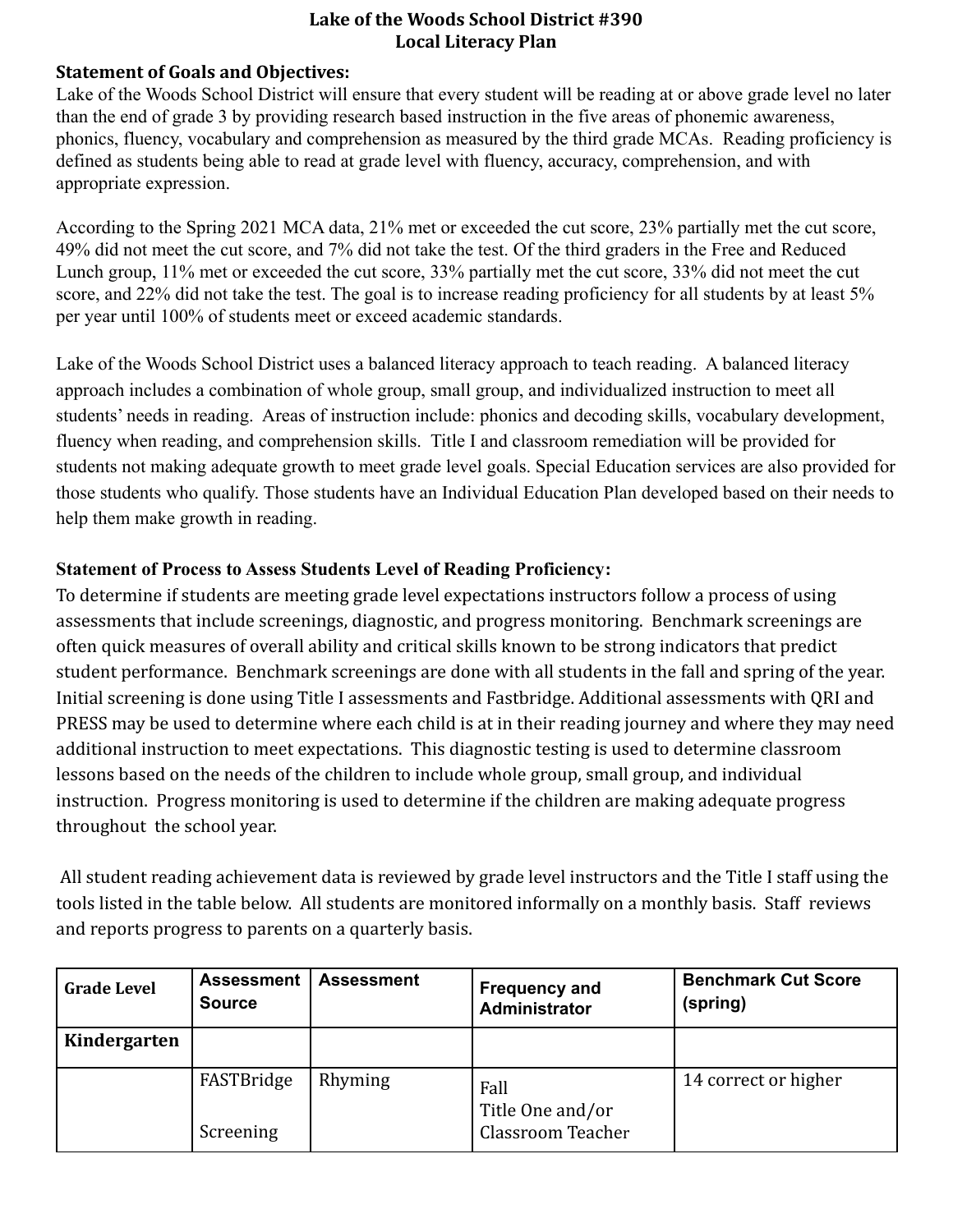|                     | FASTBridge | <b>Letter Names</b>    | Fall                     | Less than 2 errors     |
|---------------------|------------|------------------------|--------------------------|------------------------|
|                     |            |                        |                          |                        |
|                     |            |                        | <b>Classroom Teacher</b> |                        |
|                     | FASTBridge | Letter Sounds          | Fall, Winter, Spring     | 41 correct per min     |
|                     |            |                        | <b>Classroom Teacher</b> |                        |
|                     | FASTBridge | Word Segmenting        | Winter, Spring           | 30 correct or higher   |
|                     |            |                        | <b>Classroom Teacher</b> |                        |
|                     | FastBridge | Concepts of<br>Print   | Fall                     | 12 correct or higher   |
|                     |            | <b>Onset Sounds</b>    | Fall, Winter             | 16 correct or higher   |
|                     |            | Decodable Words        | Winter, Spring           | 12 correct/min.        |
|                     |            | Sight Words            | Spring                   | 13 correct/min.        |
| <b>First Grade</b>  |            |                        |                          |                        |
|                     | FASTBridge | Sight Words            | Fall, Winter, Spring     | 67 correct or more     |
|                     |            |                        | <b>Classroom Teacher</b> |                        |
|                     | FASTBridge | <b>Word Segmenting</b> | Fall, Winter, Spring     | 32 correct or more     |
|                     |            |                        | <b>Classroom Teacher</b> |                        |
|                     | FASTBridge | Decodable Words        | Fall, Winter, Spring     | 15 correct/min.        |
|                     |            |                        | <b>Classroom Teacher</b> |                        |
|                     | FASTBridge | CBM-R                  | Winter, Spring           | 71 wcpm or higher      |
|                     |            |                        | <b>Classroom Teacher</b> |                        |
| <b>Second Grade</b> |            |                        |                          |                        |
|                     | FASTBridge | aReading               | Fall, Winter, Spring     | Score of 489 or higher |
|                     |            |                        | <b>Classroom Teacher</b> |                        |
|                     | FASTBridge | CBM-R                  | Fall, Winter, Spring     | 106 wcpm or higher     |
|                     |            |                        | <b>Classroom Teacher</b> |                        |
|                     | FASTBridge | AutoReading            | Fall, Winter, Spring     | Score of 490 or higher |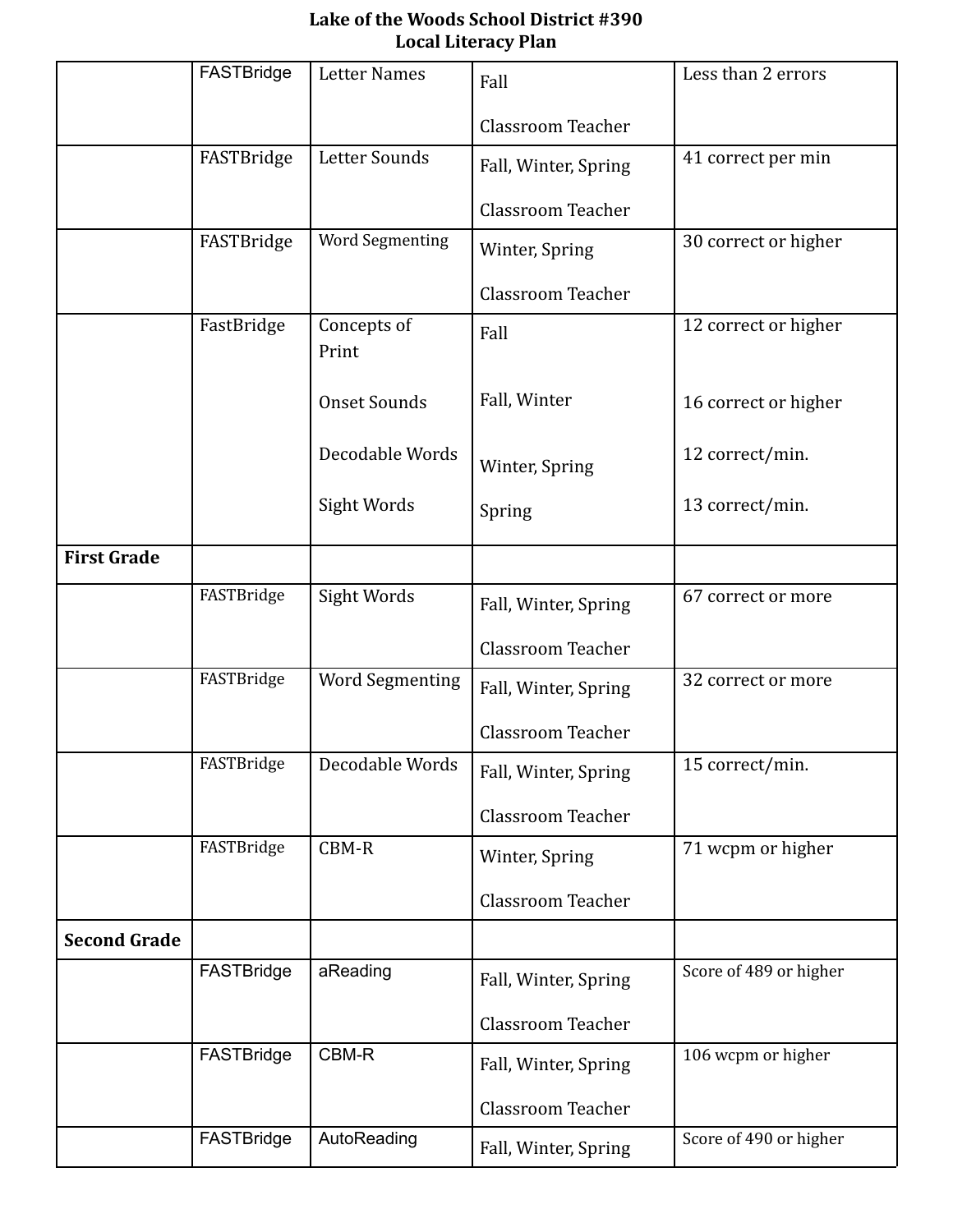| <b>Third Grade</b><br><b>Fourth Grade</b><br><b>Fifth Grade</b><br><b>Sixth Grade</b> |            |                                                             |                                           |                                                                                                                          |
|---------------------------------------------------------------------------------------|------------|-------------------------------------------------------------|-------------------------------------------|--------------------------------------------------------------------------------------------------------------------------|
|                                                                                       | FASTBridge | aReading                                                    | Fall, Winter, Spring                      | 3rd: Score of 503 or higher<br>4th: Score of 514 or higher                                                               |
|                                                                                       |            |                                                             | Classroom Teacher                         | 5th: Score of 520 or higher<br>6th: Score of 524 or higher                                                               |
|                                                                                       | FASTBridge | CBM-R                                                       | Fall, Winter, Spring<br>Classroom Teacher | 3rd: 131 wcpm or higher<br>4th: 147 wcpm or higher<br>5th: 162 wcpm or higher<br>6th: 171 wcpm or higher                 |
|                                                                                       | FASTBridge | AutoReading<br>(encoding,<br>identification,<br>vocabulary) | Fall, Winter, Spring                      | 3rd: Score of 503 or higher<br>4th: Score of 513 or higher<br>5th: Score of 520 or higher<br>6th: Score of 524 or higher |

The teachers will use the results of the testing, screening, and progress monitoring to help create whole group, small group, and/or individual reading intervention instruction for the students. Groups for instruction are changed based on the needs of the children. Proficiency is determined at each grade level based on assessment as referenced in the table above.

Teachers have created a notification form for grade level reporting that includes assessments used for benchmarking. This information is discussed during fall and spring parent/teacher conferences and sent home with the end of year report card. Progress monitoring reports are sent home with quarterly report cards for all students receiving intervention services.

# **Parent Notification and Involvement:**

Lake of the Woods School has a parent resource library so that parents can find literature on parenting, children, and learning. We also keep parents informed on the benchmarks from the state standards during parent/teacher conferences, so they are aware of what skills their child needs at each grade level. Progress reports are sent home with quarterly report cards for all students. This helps parents understand what their child is expected to learn each year in each subject and what parents can do at home to help their students succeed. End of the year reports for all students are sent home to parents that show student performance and cut scores on MCA's and FASTBridge assessments.

# **Intervention and Instructional Supports/Curriculum and Instruction:**

The curriculum and reading instruction used at Lake of the Woods Elementary is aligned with and based on the English Language Arts (ELA) Academic Standards set in 2010. Teachers use the standards as a baseline for determining areas of instruction. This instruction is inclusive of the five research-based areas of phonemic awareness, phonics, fluency, vocabulary, and comprehension as outlined by the ELA standard benchmarks at each grade level. Skills introduced in kindergarten are built upon in subsequent grades. Teachers participate in cross-grade level teams to discuss current instructional methods related to the ELA Academic Standards. Cross-grade level teams collaborate and focus on the literacy practices, instructional strategies, and assessment results for students that achieve below, at, and above grade level in reading. In the spring of 2021 the elementary adopted a new reading curriculum to be used by all teachers, called myView Literacy by Savvas. This curriculum was implemented in Fall of 2021. All elementary teachers are also required to take the LETRS reading course. Teachers are divided into two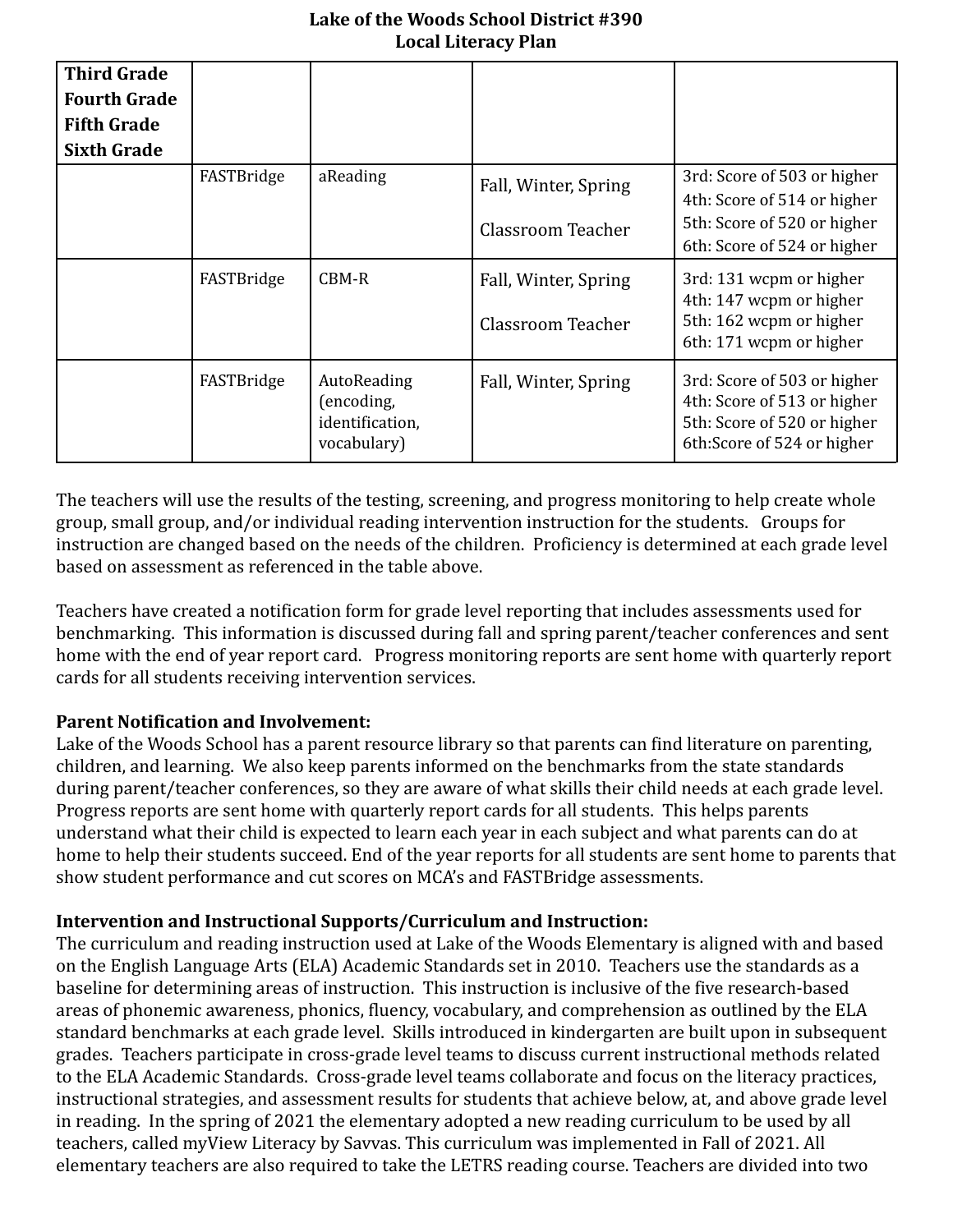cohorts, one that began in spring of 2021 and the other that begins in fall of 2021. LETRS provides teachers with the skills they need to master the fundamentals of reading instruction—phonological awareness, phonics, fluency, vocabulary, comprehension, writing, and language, in order to increase student achievement. Part 2 of the LETRS training will begin in the Fall of 2022.

Lake of the Woods Elementary implements a Multi-Tiered System of Support (MTSS) to meet the needs of all learners. TheMTSS involves varying levels of support for individual students, including academic and behavioral supports. When fully implemented, each student will receive the amount of support he or she needs as noted below:

- Core Classroom Instruction: All students receive core instruction. The classroom teacher works with whole or small groups and individual students depending on students' academic needs. Every student in grades K-6 will be screened for difficulties in reading.
- Individualized Intervention: Students are identified for intervention based on benchmark data. Students who need additional support receive small group interventions in addition to core classroom instruction. These interventions could occur in or outside the classroom for 10-30 minutes five days per week. The classroom teacher or another trained staff member may provide these interventions using resources from System 44, Read 180, and PRESS. Students receive this intervention until they read at grade level. The school will notify the parent and provide a personal learning plan called a parent compact for a student that is unable to demonstrate grade-level proficiency. This compact will be sent home with the student.
- Intensive Intervention: Students receiving intensive intervention have been identified through the MTSS process. Intensity and duration is determined by each student's individualized needs as determined by the MTSS Problem Solving Team. Trained specialists provide these interventions using resources from System 44, Read 180, The Barton System for Decoding and Systematic Reading Instruction, extra fluency instruction, and/or extra sight word instruction.

# **Dyslexia Screening Procedures**

- Lake of the Woods School District will identify, before the end of kindergarten, grade 1, and grade 2 all students who are not reading at grade level. Students identified as not reading at grade level by the end of kindergarten, grade 1, and grade 2 will be screened for characteristics of dyslexia, unless a different reason for the reading difficulty has been identified.
- Students in grade 3 or higher who demonstrate a reading difficulty to a classroom teacher will be screened for characteristics of dyslexia, unless a different reason for the reading difficulty has been identified.
- Lake of the Woods School District will annually report to the Commissioner of Education by July 1 a summary of the district's efforts to screen and identify students with:
	- Dyslexia, using screening tools recommended by the Minnesota Department of Education's dyslexia specialist; or
	- Convergence insufficiency disorder.
- A student identified as having reading difficulty will be provided with alternate instruction under Minn. Stat 125A.56, Subd. 1.
- The district's screening procedures are found at <https://education.mn.gov/MDE/dse/prof/Dyslexia/>

# **Professional Development on Scientifically-Based Reading Instruction:**

Lake of the Woods School's staff development committee is committed to reading trainings and inservice time dedicated to reading instruction. It has been, and will continue to be, a priority for future staff training. Our school has Professional Learning Communities (PLC) organized and promoted across the district. The staff has had training from Learning Science International on Monitoring for Learning and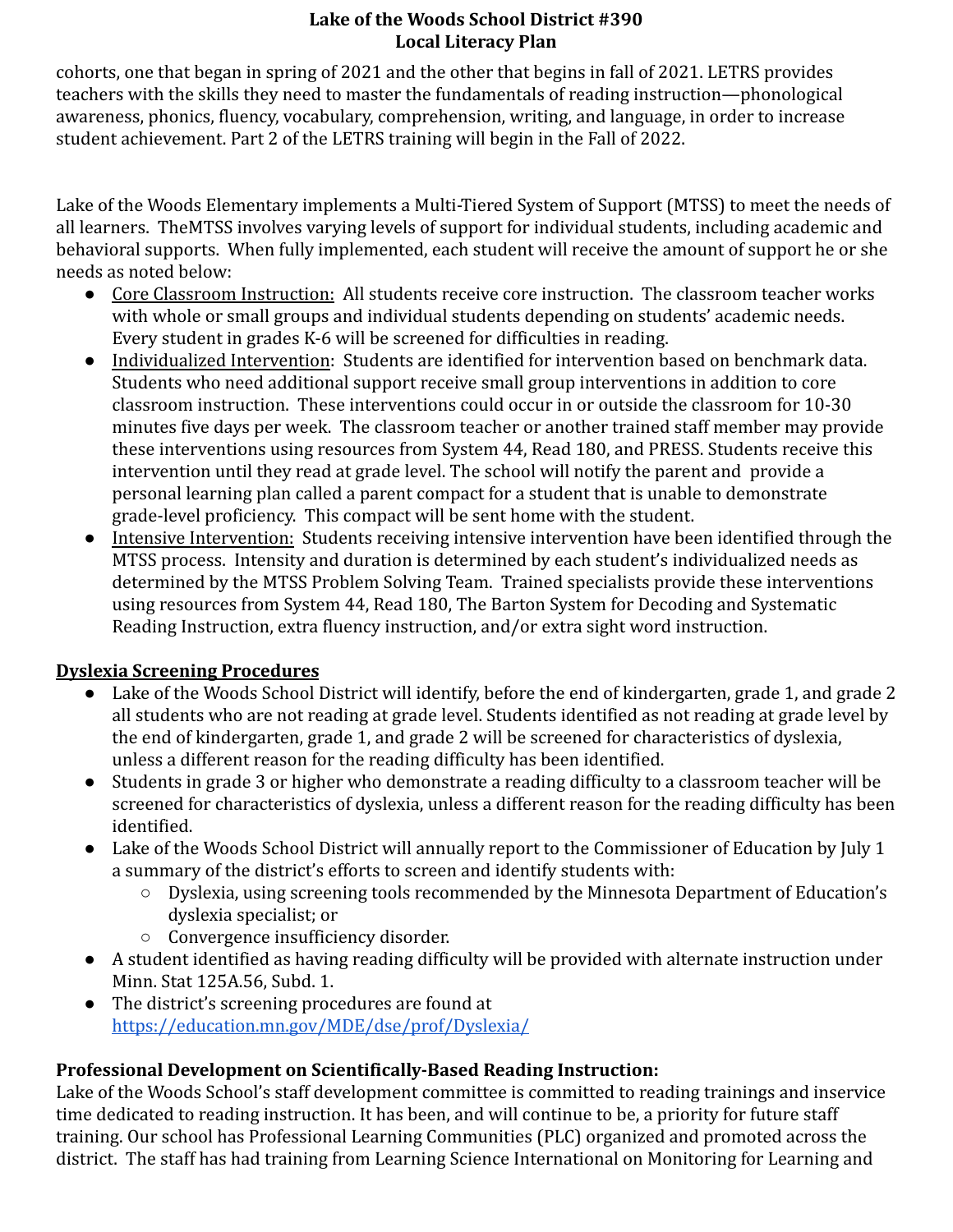Targets and Scales. PLC work is focused on continuation of work in these areas for reading. This work is job-embedded taking place on early release days with teachers reviewing assessment data, student work, and planning instruction. PLC teams will meet weekly for an hour each session. The Lake of the Woods Elementary believes all children will read by 3rd grade and has committed to that goal with teacher training.

#### **Student Support Systems for English Learners:**

There are no English Learners (EL) in our district at this time. The EL supervisor/Title staff will meet with staff to coordinate training and support systems in the event this population grows. EL will be supported in reading academics with a balanced literacy curriculum used by the Lake of the Woods Elementary and support from the MTSS process.

### **Communication System for Annual Reporting:**

Lake of the Woods School District's Local Literacy plan is displayed in a prominent location on the district website. The District webpage includes a link to the Minnesota Department of Education website for access to student achievement data. Please follow this link to [MDE Data Center](https://rc.education.mn.gov/#mySchool/p--3) for our district's report card. The district will submit all required data to the Commissioner according to Minnesota Statute.

## **Data Citations:**

### **Assessment**

- Clay, Marie. *An Observational Survey of Early Literacy Achievement*. Heinemann. 2002. Print.
- Goodman, Yetta, Watson, Dorothy, Burke, Carolyn. *Reading Miscue Inventory: Alternative Procedures*. Richard Owen Publishing. 1987. Print.
- Leslie, Lauren, Schudt Caldwell, JoAnne. *Qualitative Reading Inventory.* 5th edition. Pearson. 2011. Print.
- Taylor, Dr. Barbara. *Early Intervention in Reading*. University of Minnesota Center for Improvement of Early Reading Achievement. 2000. Print.

# **Interventions**

- Caldwell, JoAnne, Leslie, Lauren. *Intervention Strategies to Follow Informal Reading Inventory Assessment*. 2nd Edition. Heinemann. 2004. Print.
- Dean, Ceri, Ross Hubbell, Elizabeth, Pitler, Howard, Stone, BJ. *Classroom Instruction that Works: Research Based Strategies for Increasing Student Achievement*. McRel 2012. Print.
- Fountas, Irene, Pinnell, Gay Su. *Guided Reading: Good First Teaching for All Children*. Heinemann. 1996. Print.
- Fountas, Irene, Pinnell, Gay Su. *Word Matters: Teaching Phonics and Spelling in the Reading/Writing Classroom*. Heinemman. 1998. Print.
- Wormelli, Rick. *Summarization in Any Subject: 50 Techniques in Any Subject*. ASCD. 2005. Print.

Please contact the elementary principal or superintendent with any comments, questions, or feedback. The district seeks feedback from stakeholders through a Title I Advisory Committee and opportunities for public input are available at monthly school board meetings.